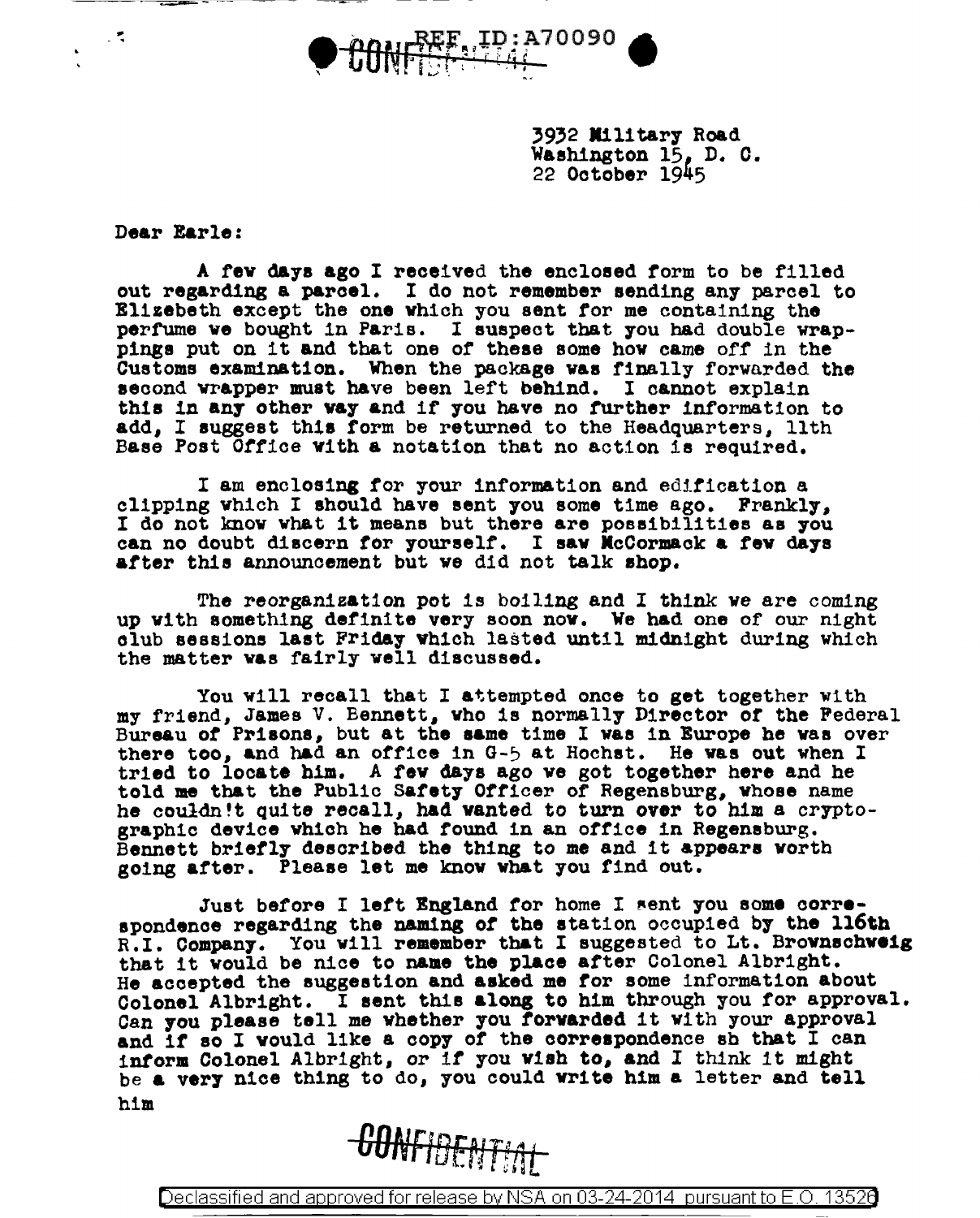REF ID:A70090 him how the thing happened. That is providing you accepted my suggestion.

I am still planning to urge the issuance or a aem1-monthl7 information letter to you and I hope to get some action on this soon. In that way you can learn more things than I could possibly tell you in a personal letter.

I am still a bit under the weather but I hope to be out *ot* it in another week or so. With best regards to all, I am,

Sincerely yours.

2 Enclosures:

÷.

1. P.O. Dept. Form & accompanying letter

. -- - - - -

2. Article re McCormack

Colonel Earle F. Cook Signal Security Detachment D Theater Service Forcee, European Theater APO 757, c/o PM Nev York, New York

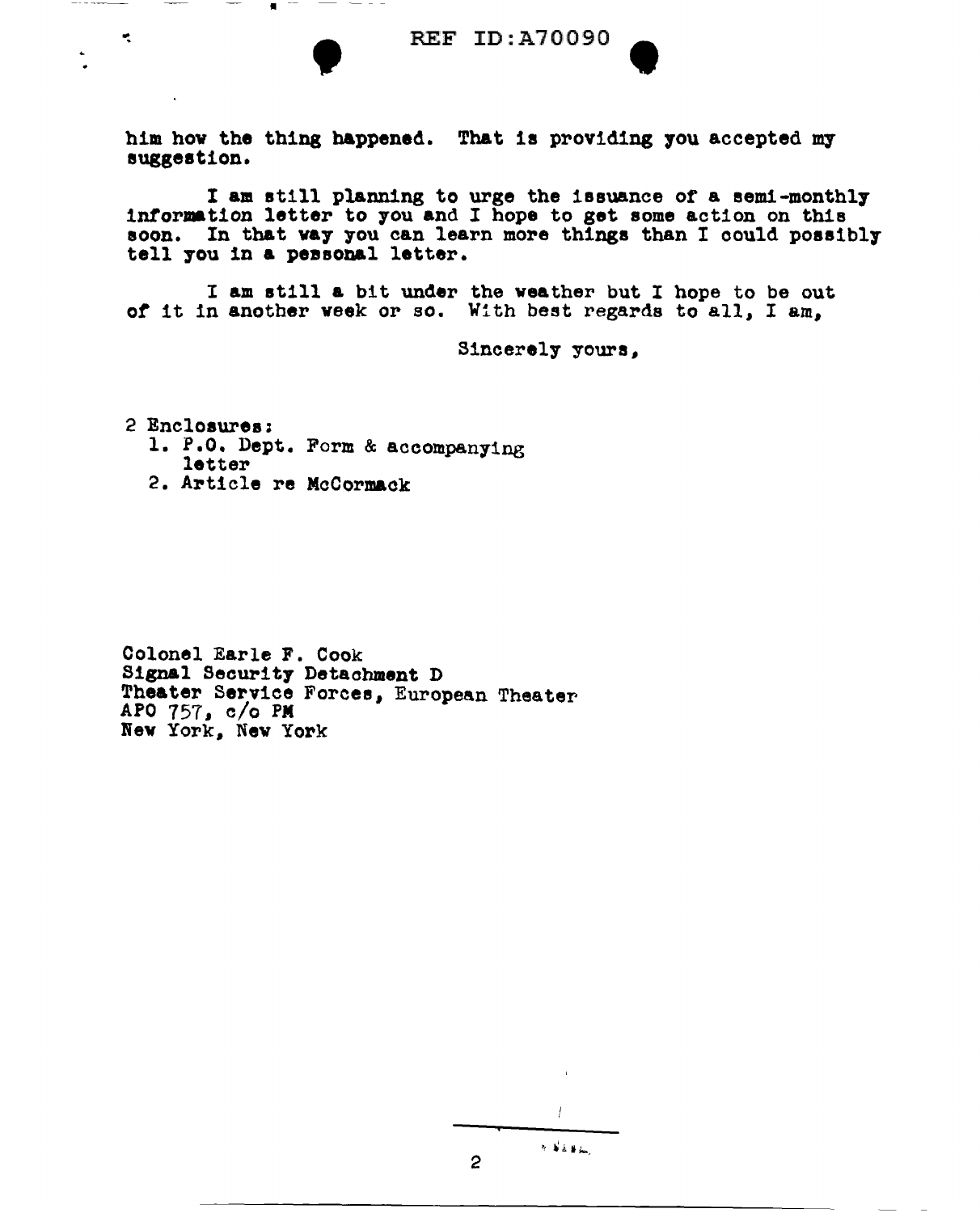RESTRICTELE<sub>F</sub> **SECRET** CONETEENTIAL  $ID: A \n *(0090)*$ DATE 11 ウィーワー 70 **FROM** Corrending General (IS-1) Executive Officer (IS-1) Dir of Comm Research (IS-3) L Control  $0$  (IS-1A)  $Fiseal 0 (IS-1B)$ Administrative O (IS-2) Post Adjutant (IS-2) Intelligence 0 (IS-2) Provost Marshal (IS-2) 2d Sig Serv Bn (IS-6) Chief, Pers & Tng Div (1S-4) Chief, Pers Br (IS-4A) Chief, Ing Br (IS-43) Chief, O Pers Sec (1S-4C) Chisf, Oper Serv Div (IS-5) Chief, Comm Br (IE) Chief, Lab Br (ID) Chief, Machine Br (IN) Chief, Supply Br (IS-5A) O/C SSA Mail Unit (IE-2C) Chief, Sucurity Div (IS-8) Chief. Prot Sec Br (AP) Chief, Crypt Mat Br (IC) Chiof, Equipment Br (IF) Chief, Comm Sec Br (IS-8A) Chief, Intelligence Div (IS al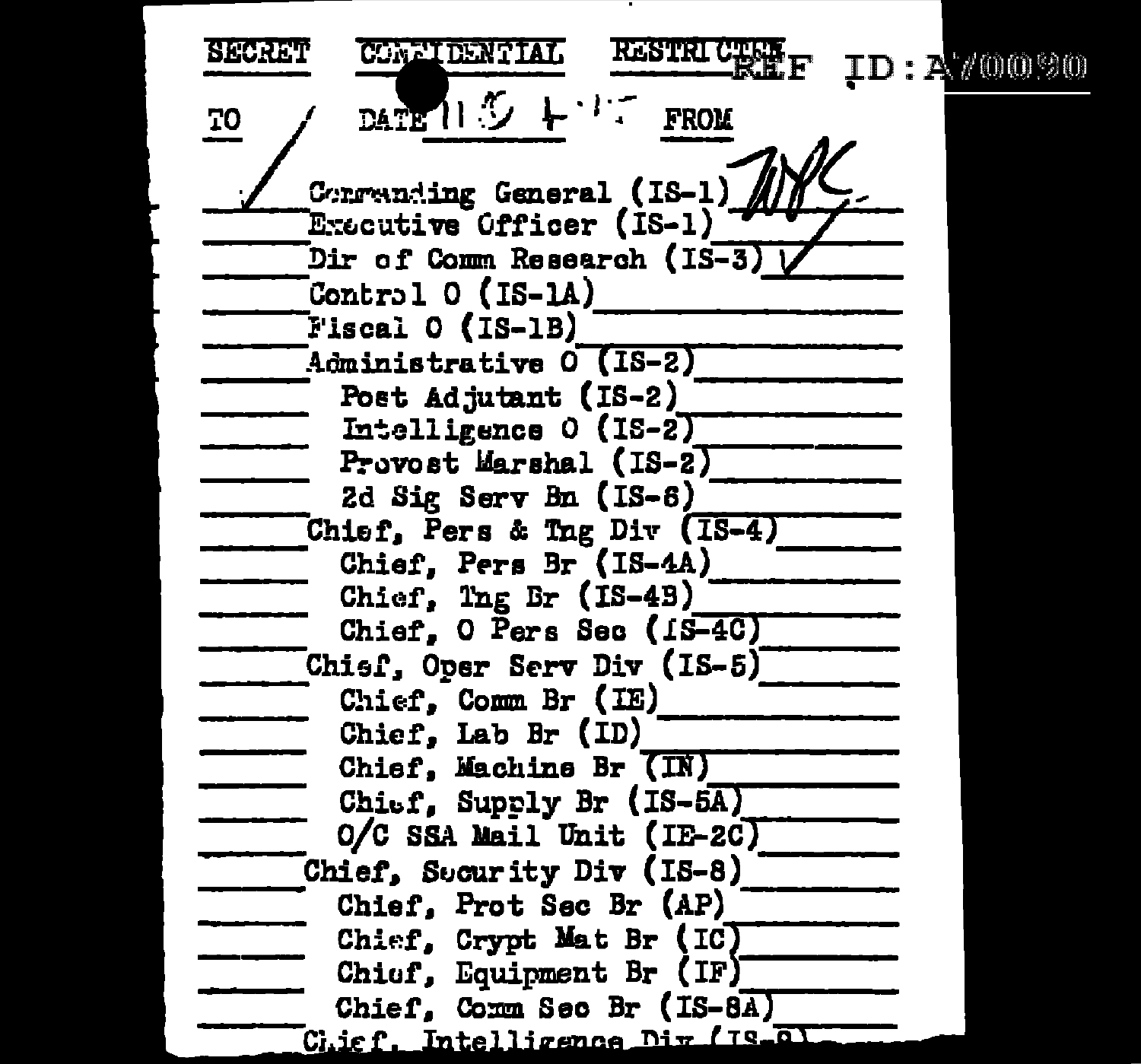**TD:A70000** 2F.F mis Flunta better Alamp this Confidential + Deud via Mical mail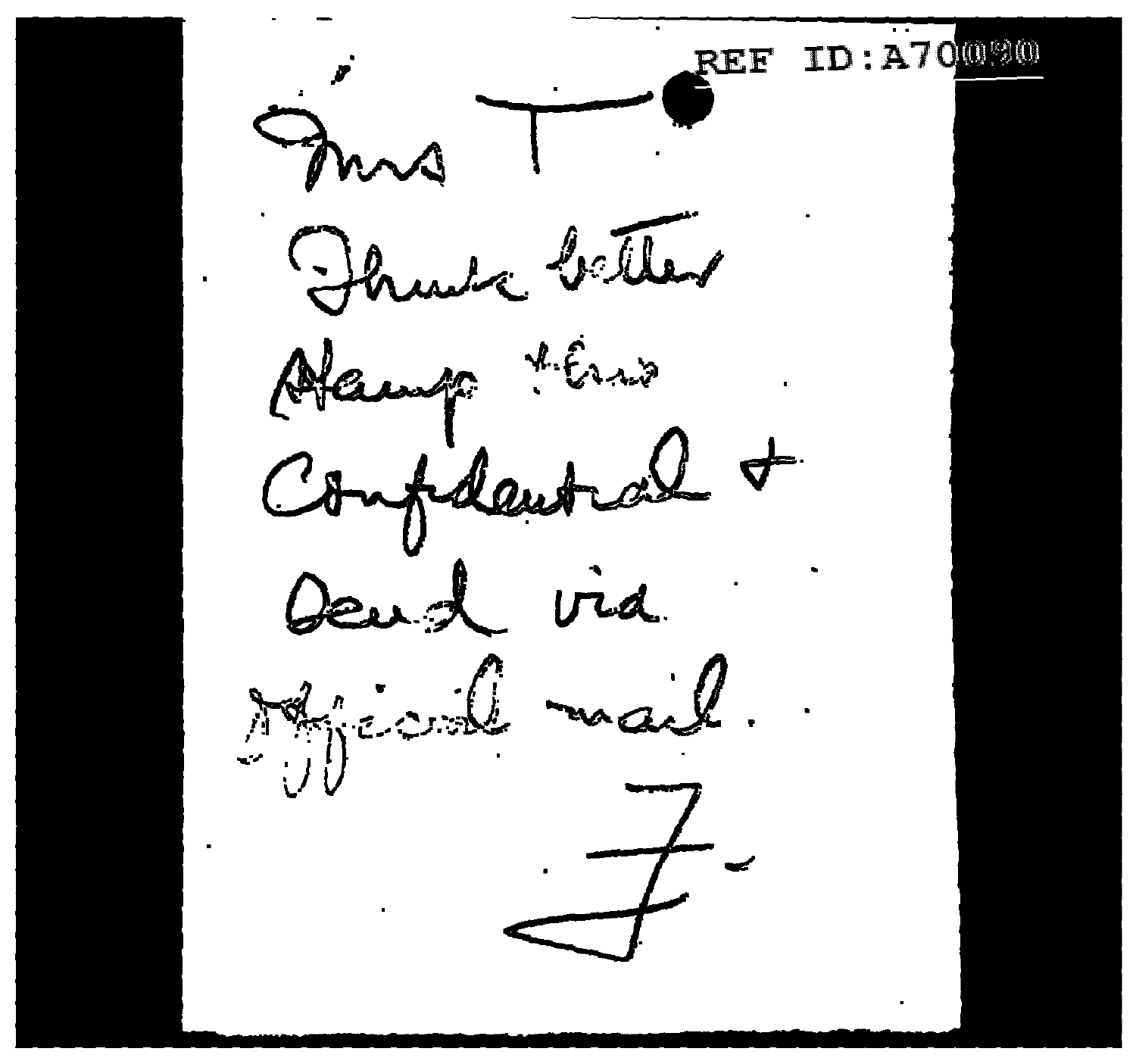•

3932 Military Road Washington 15, D. C.

Dear Barles

 $\mathbf{r}$ 

↸

I was very pleased to receive your letter of 24 September, including the interesting item in Stars and 8tr1pea which 7ou aent ae. There has been a great deal *ot*  information leakage of this same sort here and everybody is more or less disturbed. It is hard to know what to do especially with the forthcoming investigation on.

George got back here last week and has been very busy as you may imagine with his work and getting oriented and organized. I talked with him briefly about the desirability of starting some sort of a regular information letter and he agrees that this would be a good thing. Just as soon as ve can get squared avay ve probably vill undertake something *ot* that sort.

<sup>I</sup>still aa atruggl1ng v1th tbat cold I got in Prankrurt and added on to that I got lumbago which has more or less put me out of commission for a number of days. I have really been working on about three c711ndera. but I hope to be better 1n a Cla7 *or* tvo.

I am glad *you* sent the description of the trip to Jeanne, and I must ask her what she got out of it~the next time I see her.

lfaturall7 there are a lot *ot* things that I might like to say, but vill have to refrain from saying in a non-official letter of this sort. Things are interesting and moving with fits and starts. Maybe they will be straightened out soon. Travis, Tiltman, and Hinsley are here and there are powwows<br>going on, but on a high level.

Thank you for keeping me in mind with regard to those requests and I will appreciate whatever you can do. With best regards from everybody, I am,

B1ncerel7 7oura,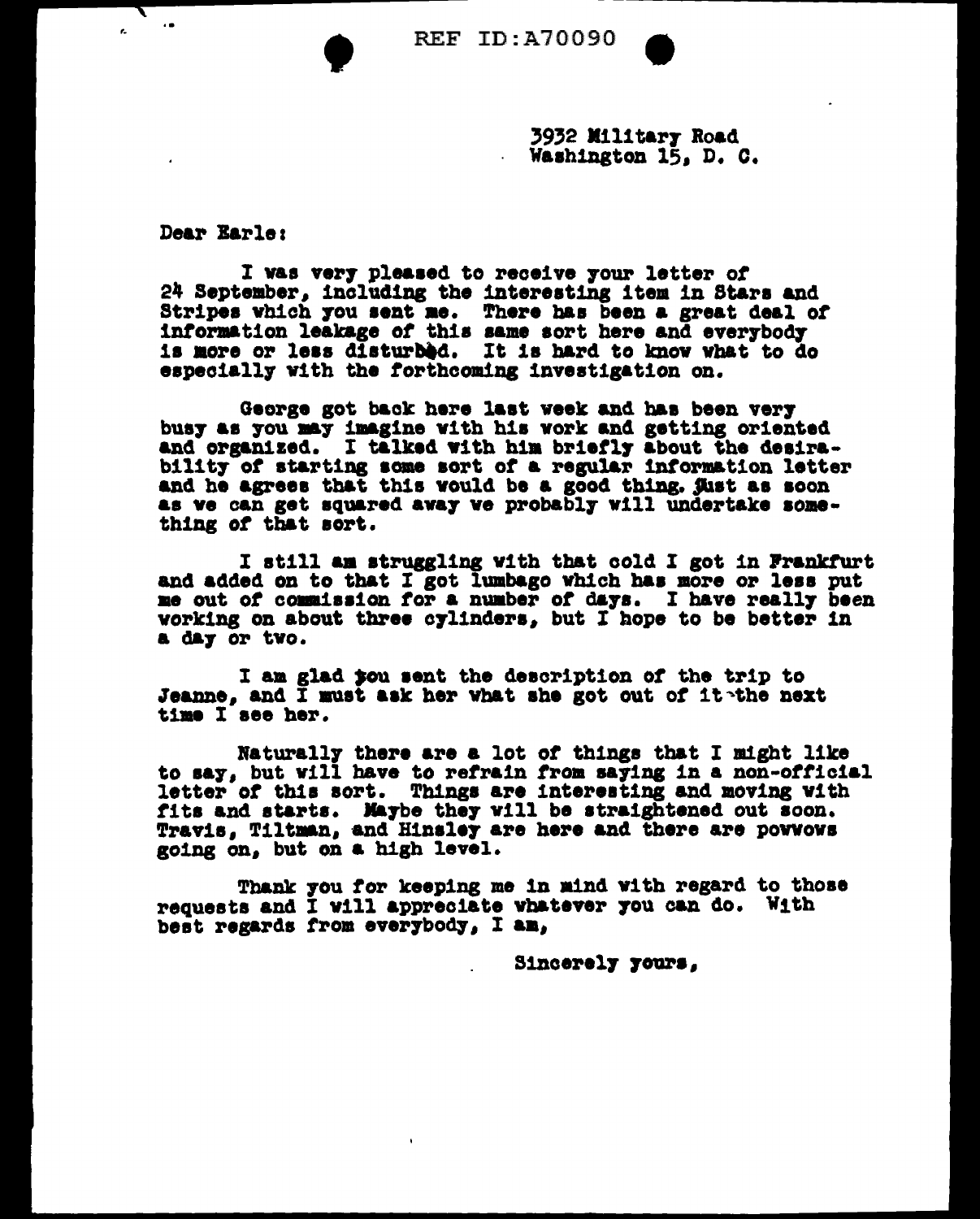REF ID:A70090

Frankfurt 24 September 45

Dear Billy.

Received your most welccme letter shortly after you had te ken off for the States, and most of the requests contained therein have been taken care of by this time. I have not forgotten the Offenbach deal and if I get there will see what we can get for you.

I think you will enjoy  $(?)$  the enclosed though you undoubtedly have seen the inform tion in print before this. I am most curious to know what happens as a result. Maybe someone capitalizes on the alleged disclosures and then again maybe some~ne gets shot.

Amin receipt of a most interesting letter from Red which I must answer but soon. Can appreciate that he is really having his problems there now and I think it was a good thing for you to return to give whe tever help you can. The latter must be quite substantial, too. From the point of view from this end I have adopted the idea that  $e\overline{v}$ erything must be directed towards being helpful in everyway to ASA and we are trying to remain calm and patient. But this is not the place for shop talk.

Almost the entire organization took off on a trip down the litine yesterday. You would have enjoyed it and although the boat was loaded (several organizations were on board) we really had a wonderful trip. In several spots 1 t did look Eis though we would not get through wh6-t remained of a bridge but we did or this letter would not be written. The weather was cool and overcast which was the only unfortunate feature.

Hope you got rid of that cold, Billy, and that it gave you no serious trouble. Have been bettling one myself here for a couple days but think it ia licked. And at last report George Bicher was somewhat under the weather. Hope ·nothing serious.

Took the liberty of sending on to Jeanne your description of the trip. Have not heard from her since she received it but told her you could probably clarify anything that needed amplification. Hope I was not presumptious.

Would appreciate hearing from you any time you have e. few minutes in which to dash off a line.

Sincerely. *//* .~ ' . <sup>~</sup>\_..\_- .. ~,,.. *"!!* ., /

F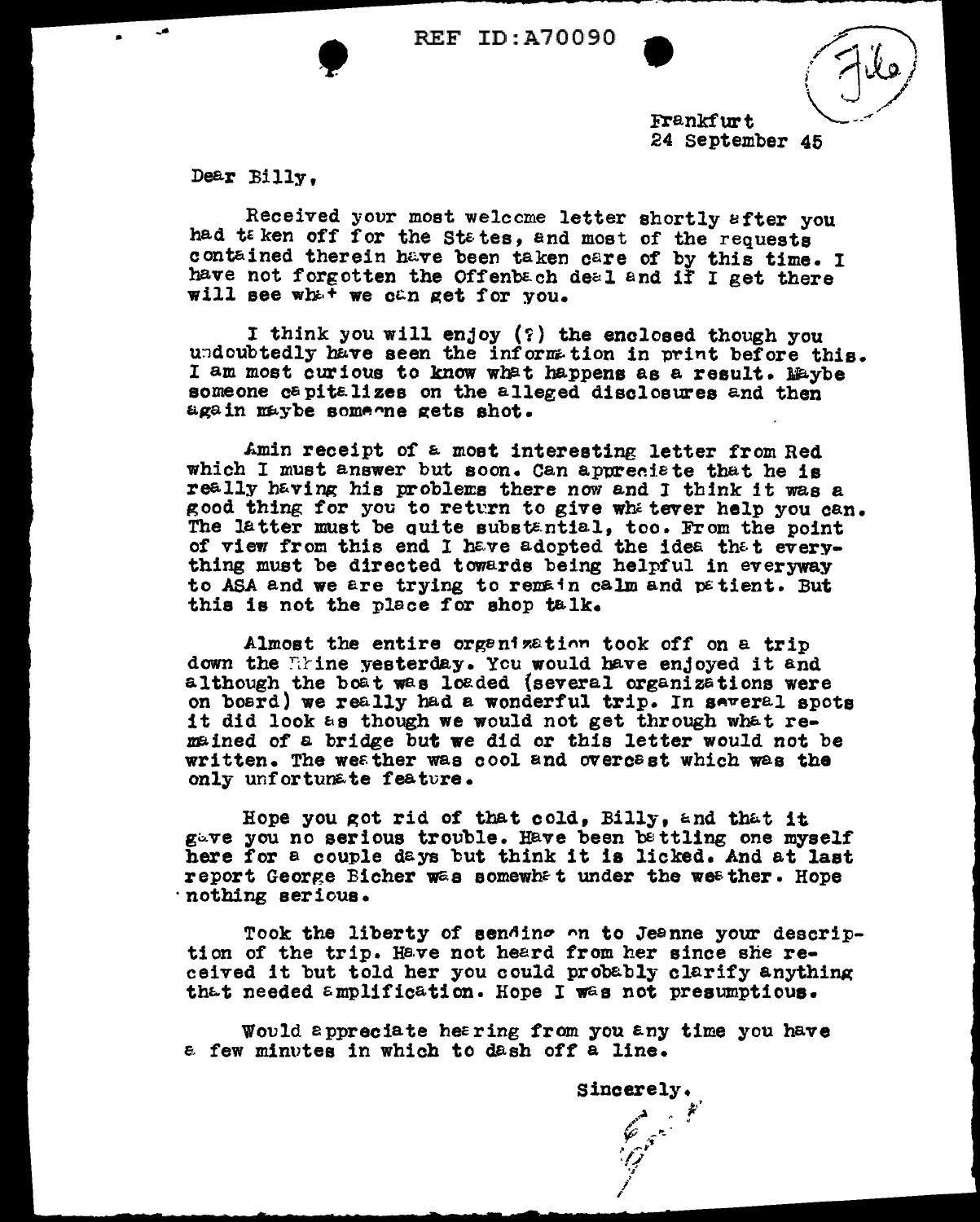

19 September 1945

## Dear Earle:

 $\boldsymbol{r}$ 

Coolc

I arrived home safely last Friday morning after a rather long journe7, or at least it seemed long. We started *ott* troa Preatviek to go to Iceland, but bad to turn back when more than half var there on account *ot*  improper landing conditions. Then we left Prestwick again, after a brief rest, for the Azores which was quite a long hop of twelve hours. We spent a few hours there and then took off for Bermuda which was another long hop of about twelve hours. Finally, after a short interval. ve journeyed to New York just ahead of the heavy storm. I arrived there in the earl7 hours *ot* Friday morning and took a train to Washington.

Everybody is much taken up here with reorganizational matters and problems and ve hope to have things settled to a large extent in a rev weeks. I aent fou vorG in a telegram 7eeterda7 about Georg•, vho developed some 1ort *ot*  1ntect1on in one leg aa a result *ot* scratching a blister. This has delayed his return by at least one week or possibly tvo. which I think is untortunate in view of the matters vhich he was suppose to handle on the reorganization.

In connection with the latter, I think that the establishment of the ASA on the War Department level is going to be a very fine thing except for one fact in my opinion, namely, over in the Navy the work is all organized under the Communications people, and in our setup it vill be under Military Intelligence, and for this reason I imagine that there **may** be many difficulties in regard to Army-Navy relations in the future. In connection with the latter,  $I$ think you may be interested to know that an amalgamation vas ordered in writing by the highest authorities, but at the last moment the Navy backed out for reasons best known to themselves, and the whole matter is now in abeyance for to themselves, and the whole matter is now in abeyance for an indefinite period.

It may interest you to know that our deep secrets are beginning to leak out rather badly at the top, and what with the forthcoming joint congressional investigation of Pearl Harbor, I am fearful that there won't be much left to hide vithin a short time. I have been particularly amazed by the open references now appearing in the press about solution of the "Japanese code", and it seems that every newspaper man is beginning to dig away and get information.